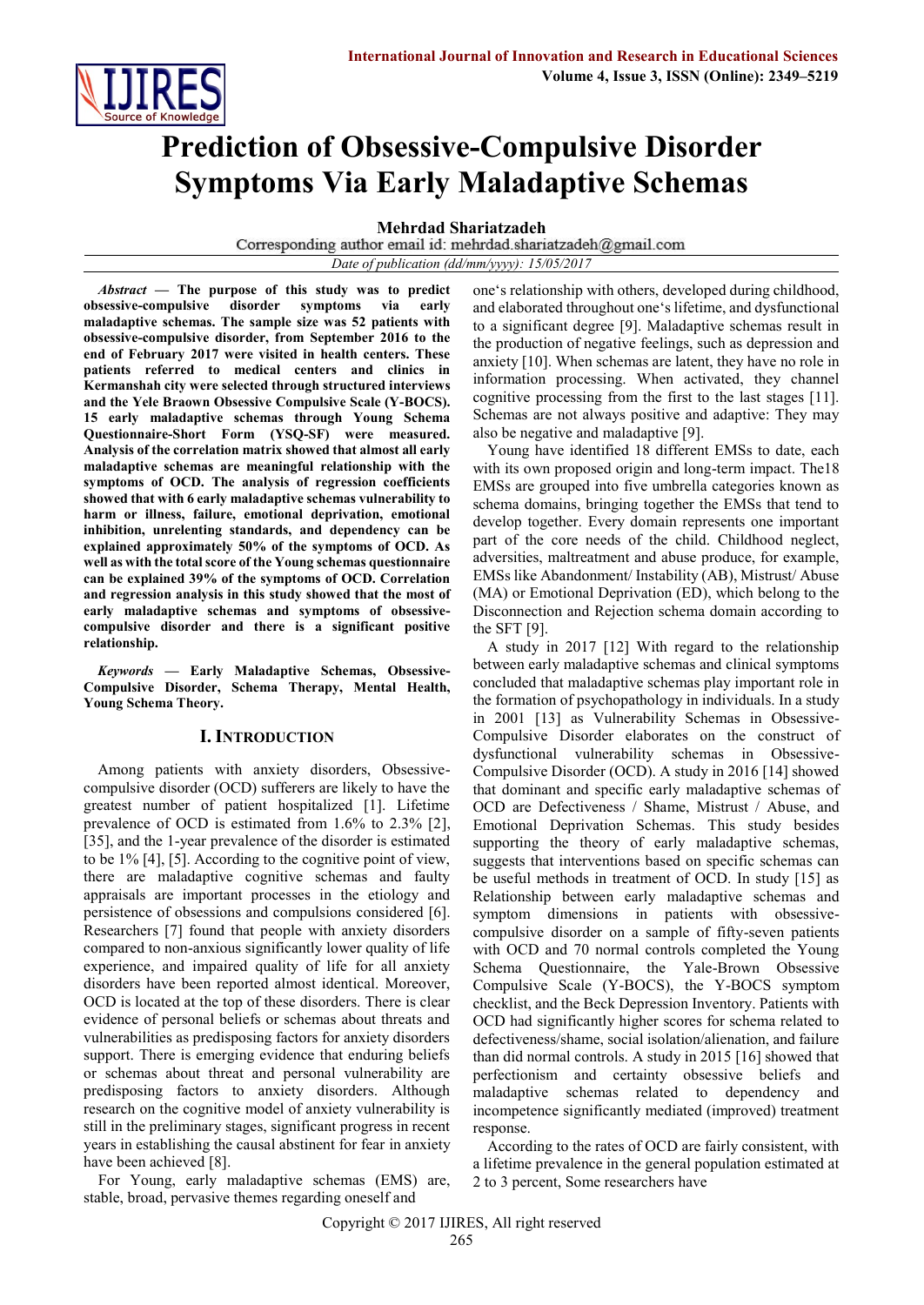

estimated that the disorder is found in as many as 10 percent of outpatients in psychiatric clinics. These figures make OCD the fourth most common psychiatric diagnosis after phobias, substance-related disorders, and major depressive disorder [17]. According to the relation between some special schemas and advent of psychological symptoms, studying these cognitive structures in people suffering from anxiety disorders would greatly help clarifying the role of EMSs in development of these disorders and consequently in treatment of patients. The aim of this study was to predict the symptoms of OCD have been through the early maladaptive schemas.

## **II. METHODS**

## *A. Ethical Considerations*

Informed consent forms to participate in the study was completed by all participants in writing and participants were assured that their information will be completely confidential.

## *B. Participants*

Participants in this study have been chosen from patients who referred to psychological counseling centers in Kermanshah. Conditions of entry into the study were (1) Having obsessive-compulsive disorder is diagnosed by a psychiatrist or clinical psychologist based on DSM-IV criteria; (2) Not having other mental disorders and; (3) At least Middle school diploma education. Exclusion criteria from the study were (1) Low education; (2) Having combined disorders; and (3) It does not specify the type of mental disorder or not having mental health measures. The study sample was referred to psychological or psychiatric clinics in Kermanshah, who had obsessive-compulsive disorder. The total study population of 140 patients who received the diagnosis of OCD. The total sample size was 52 patients with obsessive-compulsive disorder, from September 2016 to the end of February 2017 were visited in health centers. From this sample, 48.1% were female, and 51.9% male.

## *C. Questionnaires and Interviews*

## *Structured Clinical Interview for DSM-IV Axis I (SCID-I) [18]*

Structured Clinical Interview for DSM-IV Axis I (SCID-I) SCID and its versions were considered to be the most comprehensive and structured diagnostic interviews which were available. In fact, they were new and wide range utility instruments, in 1987 by Spitzer, Gibbon, Williams and built in compliance with the criteria of the DSM-IV [19]. Due to high accuracy of the diagnostic criteria and extraordinary compliance with DSM-IV, the codification was translated to and adapted with different languages. The Persian translation of the SCID-I (the clinician version: SCID-CV) was utilized in this study. The Persian version has been normalized and its assessment has shown that diagnostic agreements between test and retest SCID administration are fair to good for most diagnostic categories. Overall weighted kappa was 0.55 for lifetime diagnoses. Specificity values for most psychiatric disorders were high (over 0.85) and the sensitivity values were somewhat lower[20]. *Yale-Brown Obsessive Compulsive Scale (Y-BOCS) [21]*

A semi-structured clinical interview to assess the severity of obsessive and compulsive, regardless of the number and content of obsessions and current compulsion. Yale-Brown Obsessive Compulsive Scale has two parts: a symptom checklist (SC) and the symptom severity (SS) scale. 16 items of SC is on a five-point Likert scale and self-report answered. SS obsession and compulsion in any of the five dimensions of the disturbance frequency, interference, resistance and control of symptoms are estimated. Y-BOCS gives three scores: Obsessions, compulsions intensity and a total score that includes all the items [21]. Today Y-BOCS tool for screening of patients with OCD and has been used in many studies. Inter-rater reliability and test-retest YBOCS to assess the symptoms of OCD, but not in other disorders and depression have been reported suitable [22], [23]. Y-BOCS was translated into 13 languages, and the reliability and validity of this scale in the research [24-33] and many cultures [34], [35], [22], [36], [37] have been studied. In Iran only 3 study [38]-[40] content validity (Y-BOCS) and the reliability of this scale are studied.

*Early Maladaptive Schemas Scale: Young Schema Questionnaire- Short Form (YSQ-SF) [9]*

The schema questionnaire-short form (SQ-SF) assesses 15 EMSs. The scales consist of five items with the highest loadings on the 15 factors that are emerged in a factor analysis of the long-form of the SQ [9]. EMSs are grouped in five broad domains: disconnection and rejection (abandonment, mistrust, emotional deprivation, defectiveness, social isolation), impaired autonomy and performance (dependence, vulnerability, enmeshment, failure), impaired limits (entitlement, insufficient selfcontrol), other directedness (subjugation, self-sacrifice, approval seeking), and over vigilance and inhibition (negativity, emotional inhibition, unrelenting standards, punitiveness). Respondents are asked to rate statements on a six point Likert scale from "completely untrue of me" to "describe me perfectly". In Iran [41], in descriptive crosssectional study 37 postgraduate male students of Shahed and Shahid Beheshti universities in Tehran who were selected using stratified random method completed the Young Schema Questionnaire-Short Form (YSQ-SF). These 15 subscales demonstrated good internal consistency. Higher-order principal component analysis yielded three higher order factors in line with previous findings. These results are consistent with previous results based on the English, French and Dutch versions of the YSQ-SF and provided support for the cross-cultural validity of the YSQ-SF. Another study in Iran [42] the validity of the scale was confirmed, coefficient alpha for this scale ( $\alpha$  = 0.94) has reported and the coefficients for the subscales between 0.60 - 0.90. In addition, the discriminant validity and convergent validity of the YSQ-SF with dysfunctional attitudes scale are shown.

## *D. Procedures*

Non-hospitalized obsessive-compulsive disorder patients after diagnosis via structured clinical interview, completed research questionnaires. In the study, the age range of participants was 20 to 40 years (and the mean age 25.34 years, and their median age 28 years). Then, structured clinical interview for DSM IV axis 1 disorders (SCID-I),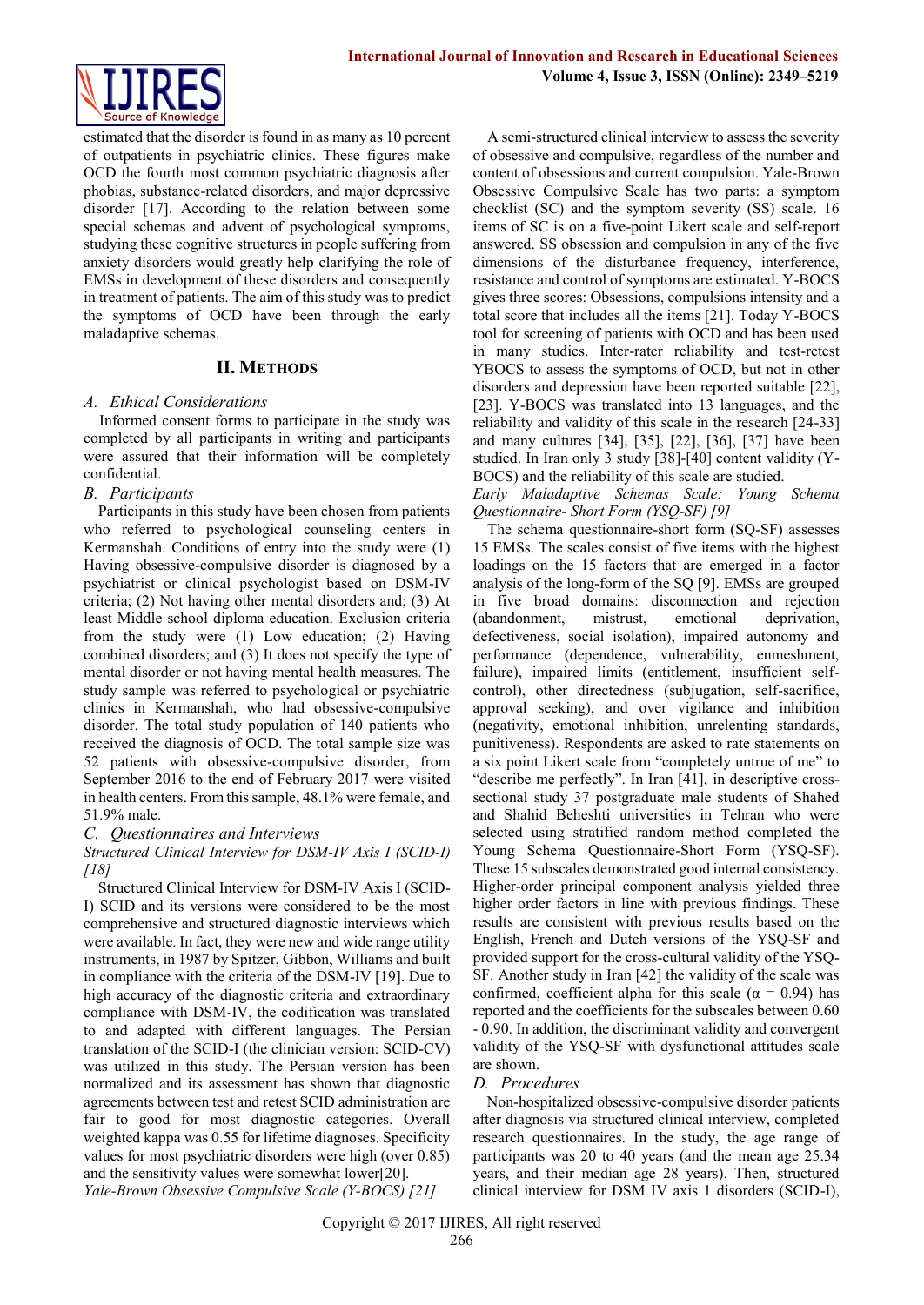Then Yale-Brown Obsessive Compulsive Scale (Y-BOCS) and Young Schema Questionnaire- Short Form (YSQ-SF) questionnaires completed by patients. This is a descriptive and correlation research method. Research variables through the standardized questionnaires and structured clinical interview were measured, and the correlations between variables were analyzed by correlation coefficients.

## **III. RESULTS**

## *E. Statistical Analysis*

Statistical analysis was performed using the SPSS 24. In order to analysis the data, we used descriptive (mean and standard deviation) and inferential statistic (correlation and stepwise regression analysis).

| <b>Table 1:</b> Table of descriptive statistics for Early |
|-----------------------------------------------------------|
| maladaptive schemas                                       |

| <b>EMSs</b>                  | <b>Descriptive Statistics</b> |                |
|------------------------------|-------------------------------|----------------|
|                              | Mean                          | Std. Deviation |
| <b>Emotional Deprivation</b> | 13.77                         | 7.62           |
| Abandonment                  | 15.53                         | 6.90           |
| Mistrust/Abuse               | 13.47                         | 7.63           |
| Social Isolation             | 11.17                         | 7.03           |
| Defectiveness / shame        | 9.00                          | 5.24           |
| Failure to achieve           | 10.92                         | 6.35           |
| Dependence                   | 19.06                         | 6.00           |
| Vulnerability to harm        | 11.53                         | 6.80           |
| Subjugation                  | 12.66                         | 5.91           |
| Self-sacrifice               | 10.85                         | 6.49           |
| Emotional inhibition         | 19.82                         | 5.70           |
| Enmeshment                   | 13.71                         | 6.60           |
| Unrelenting standards        | 19.59                         | 5.57           |
| Entitlement / grandiosity    | 15.35                         | 6.81           |
| Insufficient self-control    | 13.20                         | 5.87           |
| Whole schemes                | 201.13                        | 68.71          |

At first, Kolmograph-Smirnov test performed that showed our data had normal distribution. Next, Pearson correlation was assessed to examine the relationship between variables of the study. After that, a stepwise regression analysis was performed in order to determine the proportion of each schema in explaining the variance of symptoms of OCD (p<0.001). Cronbach's alpha reliability of the total scale method ( $\alpha$  = 0.87) was obtained, and the coefficient for the questionnaire was adequate and appropriate. The lowest alpha was for insufficient selfcontrol subscale ( $\alpha$  = 0.74), and the highest alpha belonged to subscales of failure ( $α = 0.92$ ). All reliability coefficients were acceptable, and reliability coefficient for the total scale was sufficient.

The variables were tested for normality of distribution, and outliers were removed from the analysis. Descriptive statistics such as mean and standard deviation is calculated and shown in Table 1.

The results of the analysis of the correlation matrix showed that between all of early maladaptive schemas and symptoms of OCD there is a significant correlation. The

matrix of correlations between symptoms of OCD and early maladaptive schemas are listed in Table 2.

As can be seen in Table 2, almost all maladaptive schemas with symptoms of obsessive-compulsive disorder had a significant positive correlation. The highest correlation of maladaptive schema defectiveness / shame  $(r=0.655, sig=0.001)$  and had the lowest correlation of the scheme has been self-sacrifice  $(r=0.116, sig=0.05)$ .

| Table 2: Correlations between early maladaptive |
|-------------------------------------------------|
| schemas and OCD symptoms                        |

| Early Maladaptive Schemas     | Pearson     | R <sub>2</sub> |
|-------------------------------|-------------|----------------|
|                               | Correlation |                |
| <b>Emotional Deprivation</b>  | $0.441**$   | 0.194          |
| Abandonment                   | $0.269**$   | 0.072          |
| Mistrust / Abuse              | $0.494**$   | 0.244          |
| Social Isolation              | $0.541**$   | 0.292          |
| Defectiveness / Shame         | $0.655**$   | 0.429          |
| Failure                       | $0.621**$   | 0.386          |
| Dependence                    | $0.380**$   | 0.144          |
| Vulnerability                 | $0.512**$   | 0.262          |
| Enmeshment                    | $0.128*$    | 0.016          |
| Subjugation                   | $0.541**$   | 0.292          |
| Self-Sacrifice                | $0.116*$    | 0.013          |
| Emotional Inhibition          | $0.527**$   | 0.278          |
| <b>Unrelenting Standards</b>  | $0.147*$    | 0.069          |
| Entitlement/Grandiosity       | $0.229**$   | 0.052          |
| Insufficient Self-Control     | $0.437**$   | 0.190          |
| <b>Total Score of Schemas</b> | $0.623**$   | 0.388          |

Multivariate regression analysis on early maladaptive schemas as predictor variables and the dependent variable symptoms of OCD as a step-by-step procedure by SPSS was performed. Multivariate regression analysis is summarized in Table 3.

**Table 3:** Stepwise regression analysis to predict OCD symptoms by early maladaptive schemas

| Model Summary                                          |       |       |
|--------------------------------------------------------|-------|-------|
| Predictors                                             |       | $R^2$ |
| FA, EI, US, AB, IS, VH                                 | 0.707 | 0.500 |
| Predictors: FA: Failure, EI: Emotional Inhibition, US: |       |       |

Unrelenting Standards, AB: Abandonment, IS: Insufficient Self-control, VH: Vulnerability to Harm and Illness.

## **IV. DISCUSSION**

In general, the importance of the cognitive factors in obsessive-compulsive disorder has also been empirically supported [43]-[46]. Obsessive-compulsive disorder consists of clinically heterogeneous symptoms and practical validity of distinct nosological clusters, the concept of which has been examined in many studies [47], [48]. Nevertheless, from an etiological perspective, possible relations or discriminations among symptoms concerning the individual differences such as personality, cognitive schemas or beliefs, attachment styles that possibly influence symptom severity and type, have received little attention [49].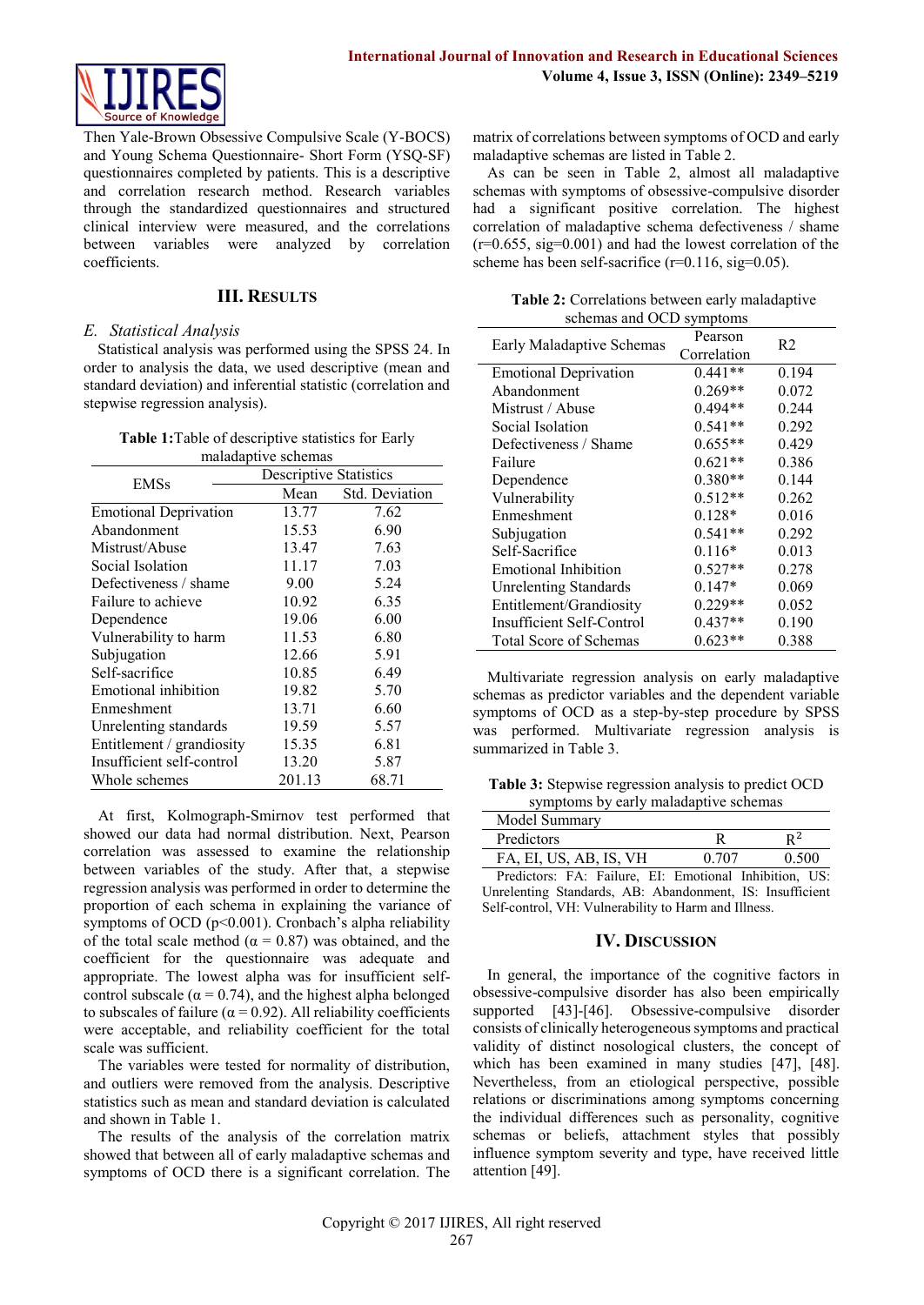

In a study as early Maladaptive Schemas in Obsessive-Compulsive Disorder and Anxiety Disorders [14] by EMSs of Defectiveness/Shame and Vulnerability to harm and Illness schemas predict 38 percent of variance of obsessivecompulsive symptoms, Defectiveness/Shame schema having the greater share (29 percent). Since this schema is one of the three specific schemas of OCD (Defectiveness/Shame, Emotional Deprivation, and Mistrust/Abuse), it is expected to be partially anticipant of symptoms of the disorder. It seems that due to the high correlation of Defectiveness/Shame schema with Emotional Deprivation and Mistrust/Abuse schemas, these two schemas did not enter the regression equation and Vulnerability to Harm and Illness schema is the second anticipant factor of obsessive-compulsive symptoms. However, in current study Correlation and regression analysis showed that the most of early maladaptive schemas and symptoms of obsessive-compulsive disorder and Can be defeated through 6 maladaptive schema, Failure, Emotional Inhibition, Unrelenting Standards, Abandonment, Insufficient Self-control, and Vulnerability to Harm and Illness 50% of the variance the symptoms of OCD explained.

This study, with most studies such as [50]-[52], [15], [53], [54], [16], [55]-[57] is consistent. In a study in South Korea [15] Patients with OCD had significantly higher scores for schema related to defectiveness/shame, social isolation/alienation, and failure than did normal controls. Any EMSs in patients with OCD were not related to clinical variables such as severity of OCD and duration of illness. These findings may constitute evidence to improve understandings of OCD from a perspective of schema theory. Cognitive theory states that maladaptive schemas may be responsible for certain perceptions of reality and for confirming negative beliefs, which, in turn, can lead to depression and anxiety [58]. Much of the research surrounding specific cognitions and psychopathology has centered on individual disorders that do not encompass the full spectrum of pathology that has become common to clinicians. The present investigation may also provide relevant implications for clinicians who identify maladaptive schemas as a component of schema-focused cognitive therapy.

## **V. CONCLUSIONS**

More research is needed to further evaluate whether the Schema Questionnaires measure what they are intending to measure, namely underlying cognitive structures built early in the development through an interaction between temperament and repeated adverse relationship experiences and serving as templates for processing later experiences [59]. In this regard, the development and course of maladaptive schemas and their relationships with psychopathology in childhood and adolescence need more research.

Several study limitations warrant consideration. First, the assessment of all examined constructs relied solely upon self-report. Shared method variance might have inflated the correlations between the measures. In addition, pathoplastic effects of psychopathology on self-image may have influenced the completion of the inventories [60]. Second limitation of the present study was use of the short version of the Young schema questionnaire, the Young schema questionnaire-short is only able to measure 15 factors or schemas, but the long version of the questionnaire Yang can measure all 18 early maladaptive schemas.

#### **VI. ACKNOWLEDGMENT**

I need to work themselves in this research associate professor Dear Mr. doctor Minister Azad University Branch and Mr. Malek Mirhashemi doctor Professor Azad University Branch, Ms. Sarah Kudari MA in psychology from Payame Nor Tehran university sincerely thank.

#### **REFERENCES**

- [1] Barlow DH, Durand VM. Abnormal Psychology: An Integrative Approach: Cengage Learning; 2015.
- [2] Calamari JE, Chik HM, Pontarelli NK, DeJong BL. Phenomenology and epidemiology of obsessive compulsive disorder. The Oxford handbook of obsessive compulsive and spectrum disorders. 2011:11.
- [3] Kessler RC, Berglund P, Demler O, Jin R, Merikangas KR, Walters EE. Lifetime prevalence and age-of-onset distributions of DSM-IV disorders in the National Comorbidity Survey Replication. Archives of general psychiatry. 2005;62(6):593-602.
- [4] Calamari JE, Pontarelli NK, Armstrong KM, Salstrom SA. Obsessive-Compulsive Disorder in Late Life. Cognitive and Behavioral Practice. 2012;19(1):136-50.
- [5] Kessler RC, Chiu WT, Demler O, Walters EE. Prevalence, severity, and comorbidity of 12-month DSM-IV disorders in the National Comorbidity Survey Replication. Archives of general psychiatry. 2005;62(6):617-27.
- [6] Clark DA, Beck AT. Cognitive theory and therapy of anxiety and depression: convergence with neurobiological findings. Trends in cognitive sciences. 2010;14(9):418-24.
- [7] Olatunji BO, Cisler JM, Tolin DF. Quality of life in the anxiety disorders: a meta-analytic review. Clinical psychology review. 2007;27(5):572-81.
- [8] Beck JS. Cognitive behavior therapy: Basics and beyond: Guilford Press; 2011.
- [9] Young JE, Klosko JS, Weishaar ME. Schema therapy: A practitioner's guide: Guilford Press; 2003.
- [10] Young JE. Cognitive therapy for personality disorders: A schemafocused approach, Rev: Professional Resource Press/Professional Resource Exchange; 1994.
- [11] Beck AT, Davis DD, Freeman A. Cognitive therapy of personality disorders: Guilford Publications; 2015.
- [12] Kiyafar Z, Jamilian HR, Oliyaei ZS, Khansari M. Investigating the correlation between early maladaptive schemas and clinical symptoms in patients with major depressive disorder with and without psychotic features. Journal of Fundamentals of Mental Health. 2017;19(1).
- [13] Sookman D, Pinard G, Beck AT. Vulnerability schemas in obsessive-compulsive disorder. Journal of Cognitive Psychotherapy. 2001;15(2):109-30.
- [14] Yoosefi A, RajeziEsfahani S, Pourshahbaz A, Dolatshahee B, Assadi A, Maleki F, et al. Early Maladaptive Schemas in Obsessive-Compulsive Disorder and Anxiety Disorders. Global journal of health science. 2016;8(10):167.
- [15] Kim JE, Lee SW, Lee SJ. Relationship between early maladaptive schemas and symptom dimensions in patients with obsessivecompulsive disorder. Psychiatry research. 2014;215(1):134-40.
- [16] Wilhelm S, Berman NC, Keshaviah A, Schwartz RA, Steketee G. Mechanisms of change in cognitive therapy for obsessive compulsive disorder: Role of maladaptive beliefs and schemas. Behaviour research and therapy. 2015;65:5-10.
- [17] Sadock B, Sadock V. Ruiz. Kaplan & Sadock'S Synopsis of Psychiatry: Lippinott W iliams and Wilkins, Philadelphia (USA).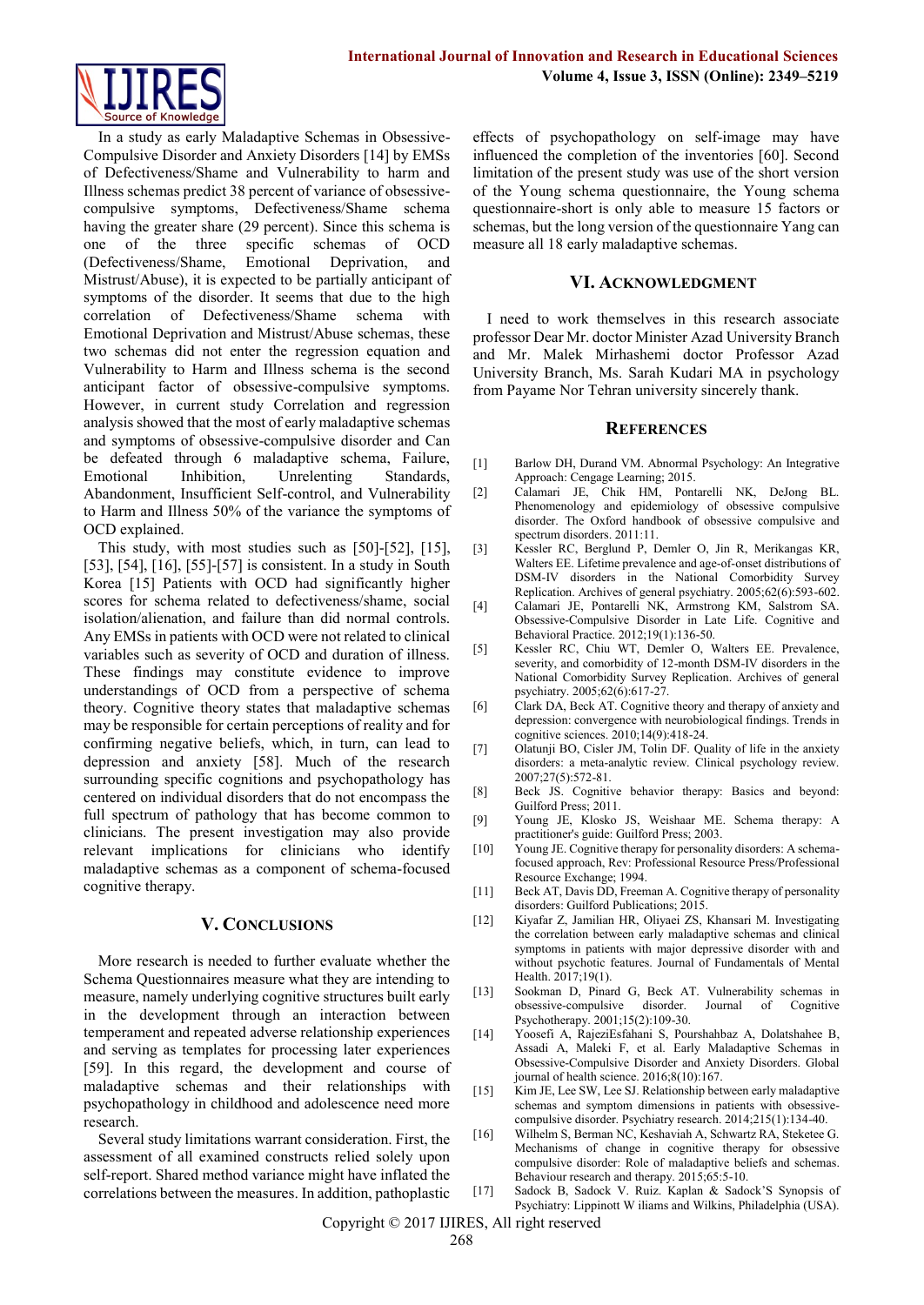

2015.

- [18] First M, Spitzer R, Gibbon M, Williams J. W.(1996). Structured clinical interview for DSM-IV axis I disorders, clinician version (SCID-CV).
- [19] Groth-Marnat G. Handbook of psychological assessment: John Wiley & Sons; 2009.
- [20] Sharifi V, Asadi S, Mohammadi M, AMINI H, Kaviani H, Semnani Y, et al. Reliability and feasibility of the Persian version of the structured diagnostic interview for DSM-IV (SCID). 2004.
- [21] Goodman WK, Price LH, Rasmussen SA, Mazure C, Fleischmann RL, Hill CL, et al. The Yale-Brown obsessive compulsive scale: I. Development, use, and reliability. Archives of general psychiatry. 1989;46(11):1006-11.
- [22] Woody SR, Steketee G, Chambless DL. Reliability and validity of the Yale-Brown obsessive-compulsive scale. Behaviour research and therapy. 1995;33(5):597-605.
- [23] Tek C, Uluǧ B, Rezaki BG, Tanriverdi N, Mercan S, Demir B, et al. Yale‐Brown Obsessive Compulsive Scale and US National Institute of Mental Health Global Obsessive Compulsive Scale in Turkish: reliability and validity. Acta Psychiatrica Scandinavica.  $1995.91(6)$ :410-3
- [24] Calamari JE, Wiegartz PS, Janeck AS. Obsessive–compulsive disorder subgroups: a symptom-based clustering approach. Behaviour Research and Therapy. 1999;37(2):113-25.
- [25] Moritz S, Meier B, Kloss M, Jacobsen D, Wein C, Fricke S, et al. Dimensional structure of the Yale–Brown Obsessive-Compulsive Scale (Y-BOCS). Psychiatry Research. 2002;109(2):193-9.
- [26] Arrindell W, de Vlaming IH, Eisenhardt BM, van Berkum DE, Kwee M. Cross-cultural validity of the Yale–Brown Obsessive Compulsive Scale. Journal of behavior therapy and experimental psychiatry. 2002;33(3):159-76.
- [27] Feinstein SB, Fallon BA, Petkova E, Liebowitz MR. Item-by-item factor analysis of the Yale-Brown obsessive compulsive scale symptom checklist. The Journal of neuropsychiatry and clinical neurosciences. 2003;15(2):187-93.
- [28] Abramowitz JS, Deacon BJ. Psychometric properties and construct validity of the Obsessive–Compulsive Inventory-Revised: Replication and extension with a clinical sample. Journal of anxiety disorders. 2006;20(8):1016-35.
- [29] Storch EA, Shapira NA, Dimoulas E, Geffken GR, Murphy TK, Goodman WK. Yale‐Brown Obsessive Compulsive Scale: the dimensional structure revisited. Depression and Anxiety. 2005;22(1):28-35.
- [30] Rosario-Campos M, Miguel E, Quatrano S, Chacon P, Ferrao Y, Findley D, et al. The Dimensional Yale–Brown Obsessive– Compulsive Scale (DY-BOCS): an instrument for assessing obsessive–compulsive symptom dimensions. Molecular psychiatry. 2006;11(5):495-504.
- [31] Stein DJ, Andersen EW, Overo KF. Response of symptom dimensions in obsessive-compulsive disorder to treatment with citalopram or placebo. Revistabrasileira de psiquiatria. 2007;29(4):303-7.
- [32] Cullen B, Brown CH, Riddle MA, Grados M, Bienvenu OJ, Hoehn‐Saric R, et al. Factor analysis of the Yale–Brown Obsessive Compulsive Scale in a family study of obsessive– compulsive disorder. Depression and Anxiety. 2007;24(2):130-8.
- [33] Pinto A, Greenberg BD, Grados MA, Bienvenu OJ, Samuels JF, Murphy DL, et al. Further development of YBOCS dimensions in the OCD Collaborative Genetics study: symptoms vs. categories. Psychiatry research. 2008;160(1):83-93.
- [34] Mollard E, Cottraux J, Bouvard M. French version of the Yale-Brown obsessive compulsive scale. L'Encéphale. 1989; 15 (3):335.
- [35] Nakajima T, Nakamura M, Taga T. Study on reliability and validity of Japanese version of Yale–Brown Obsessive Compulsive Scale (JY-BOCS). Clin Eval. 1993;21:491-8.
- [36] Sal y Rosas H, Vega-Dienstmaier J, Mazzotti Suárez G, Vidal H, Guimas B, Adrianzén C, et al. Validación de unaversiónenespañol de la Escala Yale-Brown para el Trastorno Obsesivo-Compulsivo. Actasespañolas de psiquiatría. 2002;30(1):30-5.
- [37] Jacobsen D, Kloss M, Fricke S, Hand I, Moritz S. Reliabilität der deutschen Version der Yale-Brown obsessive compulsive scale. Verhaltenstherapie. 2003;13(2):111-3.
- [38] Mohammad-Khani P. (1991). Coping strategies for handling the stress and symptoms in patients with obsessive-compulsive

disorder (Persian).MA thesis. Tehran: Tehran University of Medical Sciences.

- [39] Bighm A. Epidemiology of obsessive-compulsive disorder in secondary-School students in Kashan 1999-2000 and its relationship with parenting style. Tehran: Tehran University of medical sciences; 2000.
- [40] Rajezi Esfahani S, Motaghipour Y, Kamkari K, Zahiredin A, Janbozorgi M. Reliability and Validity of the Persian version of the Yale-Brown Obsessive-Compulsive scale (Y-BOCS). Iranian journal of psychiatry and clinical psychology. 2012;17(4):297- 303.
- [41] Sadooghi Z, Aguilar-Vafaie ME, Rasoulzadeh Tabatabaie K, Esfehanian N. Factor Analysis of the Young Schema Questionnaire-Short Form in a Nonclinical Iranian Sample. Iranian Journal of Psychiatry and Clinical Psychology. 2008;14(2):214-9.
- [42] Ahi G. Standardization young schema questionnaire-short Tehran: AllamehTabataba'i University; 2006.
- [43] Shafran R, Mansell W. Perfectionism and psychopathology: A review of research and treatment. Clinical Psychology Review. 2001;21(6):879-906.
- [44] Steketee G, Frost R, Bhar S, Bouvard M, Calamari J, Carmin C, et al. Psychometric validation of the Obsessive Beliefs Questionnaire and the Interpretation of Intrusions Inventory: Part I. Behaviour Research and Therapy. 2003.
- [45] Shafran R, Rachman S. Thought-action fusion: a review. Journal of Behavior Therapy and Experimental Psychiatry. 2004;35(2):87-107.
- [46] Abramowitz JS, Taylor S, McKay D. Psychological theories of obsessive-compulsive disorder. Handbook of child and adolescent obsessive-compulsive disorder. 2007:109-29.
- [47] McKay D, Abramowitz JS, Calamari JE, Kyrios M, Radomsky A, Sookman D, et al. A critical evaluation of obsessive–compulsive disorder subtypes: symptoms versus mechanisms. Clinical psychology review. 2004;24(3):283-313.
- [48] Besiroglu L, Uguz F, Ozbebit O, Guler O, Cilli AS, Askin R. Longitudinal assessment of symptom and subtype categories in obsessive–compulsive disorder. Depression and Anxiety. 2007;24(7):461-6.
- [49] Aydin A, Boysan M, Tutarel-Kislak S, Kalafat T, Selvi Y, Besiroglu L. The Predictive Value of Interpersonal Schemas, Perfectionism, and Thought Action-Fusion in Obsessive Compulsive Disorder. Dusunen Adam. 2012;25(2):108.
- [50] Jovev M, Jackson HJ. Early maladaptive schemas in personality disordered individuals. Journal of Personality Disorders. 2004;18(5):467-78.
- [51] Atalay H, Atalay F, Karahan D, Caliskan M. Early maladaptive schemas activated in patients with obsessive compulsive disorder: A cross-sectional study. International journal of psychiatry in clinical practice. 2008;12(4):268-79.
- [52] Noie Z, Farid AA, Fata L, Ashoori A. Comparison of early maladaptive schemas and their parental origins in OCD patients and non-clinical individuals. Advances in Cognitive Science. 2010;12(1):59-69.
- [53] Esmaili A, Sohrabi, F., Borjali, A., Farokhi, N. Early Maladaptive Schemas (EMSs) in patients with obsessive-compulsive disorder (OCD). Studies in clinical psychology. 2011;1(2):25-43.
- [54] Talee-Baktash S, Yaghoubi H, Yousefi R. Comparing the early maladaptive schemas and cognitive emotion regulation strategies in obsessive-compulsive disorder patients and healthy people. KAUMS Journal (FEYZ). 2013;17(5):471-81.
- [55] Shariatzadeh ME, Vaziri, SH., Mirhashemi, MA. Effects of attachment styles, child rearing practices, and schema modes on early maladaptive schemas: presenting a structural model [Thesis]. Roudehen: Azad University of Roudehen Branch; 2015.
- [56] Aydin A, Boysan M, Tutarel-Kislak S, Kalafat T, Selvi Y, Besiroglu L. The Predictive Value of Interpersonal Schemas, Perfectionism, and Thought Action-Fusion in Obsessive Compulsive Disorder. Dusunen Adam. 2012;25(2):108.
- [57] Weingarden H, Renshaw KD. Shame in the obsessive compulsive related disorders: a conceptual review. Journal of affective disorders. 2015;171:74-84.
- [58] Anmuth LM. Early Maladaptive Schemas and negative life events in the prediction of depression and anxiety: Rowan University; 2011.
- Copyright © 2017 IJIRES, All right reserved [59] Stopa L, Thorne P, Waters A, Preston J. Are the short and long